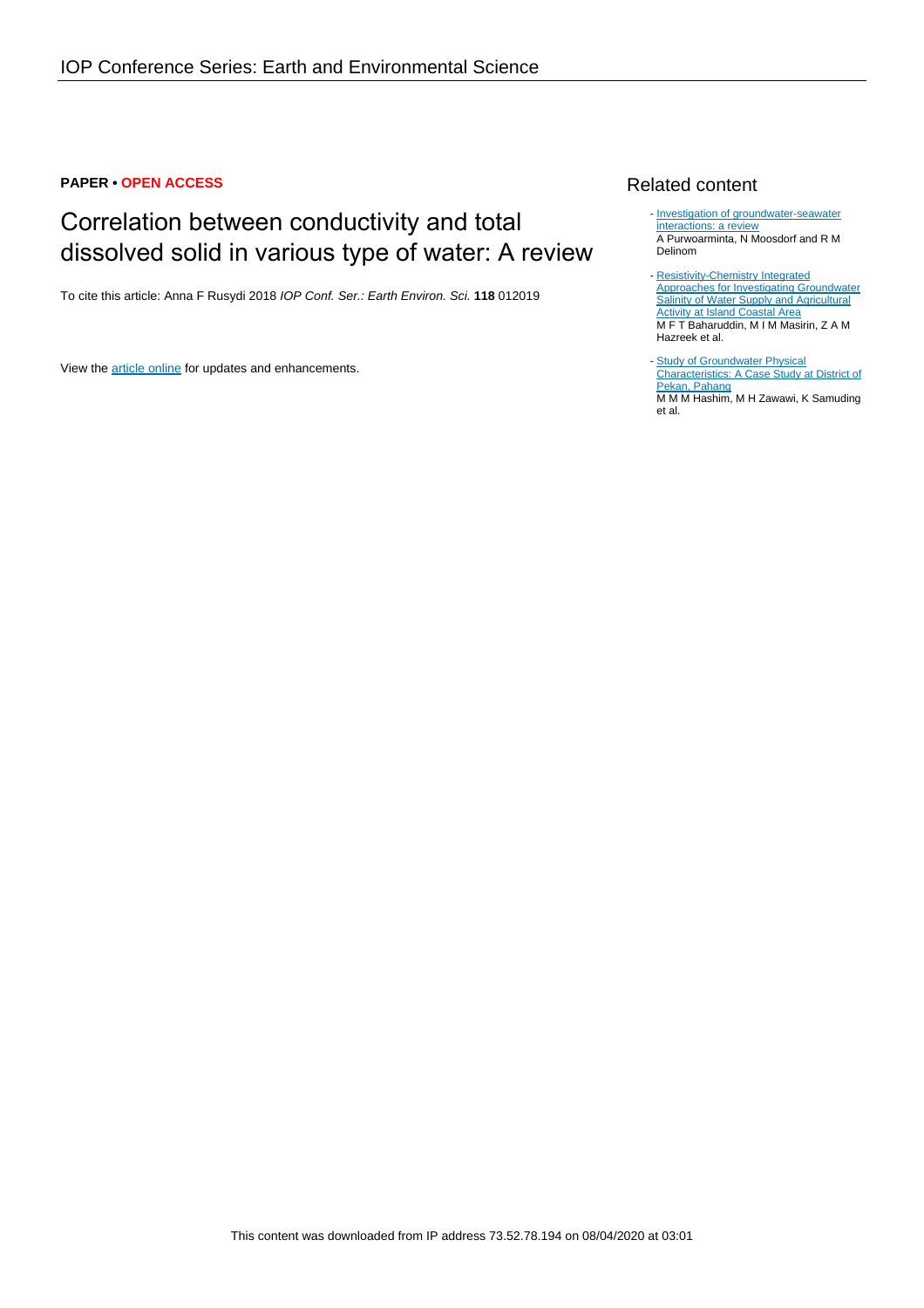**1234567890** IOP Conf. Series: Earth and Environmental Science **118** (2018) 012019 doi :10.1088/1755-1315/118/1/012019

# **Correlation between conductivity and total dissolved solid in various type of water: A review**

#### Anna F Rusydi<sup>1</sup>

<sup>1</sup> Research Center for Geotechnology, LIPI, Bandung, Indonesia E-mail: anna.fadliah.rusydi@lipi.go.id

**Abstract.** Conductivity (EC) and total dissolved solids (TDS) are water quality parameters, which are used to describe salinity level. These two parameters are correlated and usually expressed by a simple equation: TDS = k EC (in 25  $^{\circ}$ C). The process of obtaining TDS from water sample is more complex than that of EC. Meanwhile, TDS analysis is very important because it can illustrate groundwater quality, particularly in understanding the effect of seawater intrusion better than EC analysis. These conditions make research in revealing TDS/EC ratios interesting to do. By finding the ratio value, TDS concentration can be measured easily from EC value. However, the ratio cannot be defined easily. Previous research results have found that the correlation between TDS and EC are not always linear. The ratio is not only strongly influenced by salinity contents, but also by materials contents. Furthermore, the analysis of TDS concentration from EC value can be used to give an overview of water quality. For more precision, TDS concentrations need to be analyzed using the gravimetric method in the laboratory.

#### **1. Introduction**

Conductivity or electrical conductivity (EC) and total dissolved solids (TDS) are frequently used as water quality parameters, especially in the coastal area. These two parameters are indicators of salinity level which make them very useful as one way in studying seawater intrusion [1–4]. The value of EC and TDS are correlated [5–7]. EC is the measure of liquid capacity to conduct an electric charge [6,8]. Its ability depends on dissolved ion concentrations, ionic strength, and temperature of measurements [9]. The dissolved ions concentration is usually measured as TDS.

EC can be measured easily and inexpensively in situ by a portable water quality checker. On the other hand, the analysis of TDS is more difficult and expensive as it needs more equipment and time [10]. However, TDS analysis is very important and principal because it can illustrate groundwater quality, particularly in understanding the effect of seawater intrusion better than EC analysis [11]. Hence, researchers have done various investigations to find out the precise mathematical correlation between these two parameters, so TDS concentration can be simply calculated from the EC value. The correlation of these parameters can be estimated by the following equation:

$$
TDS\left(\frac{mg}{L}\right) = k \times EC\left(\frac{\mu S}{cm}\right) \tag{1}
$$

The value of k will increase along with the increase of ions in water. However, the relationship between conductivity and TDS is not directly linear; it depends on the activity of specific dissolved ions average activity of all ions in the liquid, and ionic strength [9,12,13].

Previous studies to determine mathematical relationship between EC and TDS have been done decades ago [9,14,15]. In 1970, the ratio of TDS/EC (k value) for natural water was formulated [14]

1 Content from this work may be used under the terms of the[Creative Commons Attribution 3.0 licence.](http://creativecommons.org/licenses/by/3.0) Any further distribution of this work must maintain attribution to the author(s) and the title of the work, journal citation and DOI. Published under licence by IOP Publishing Ltd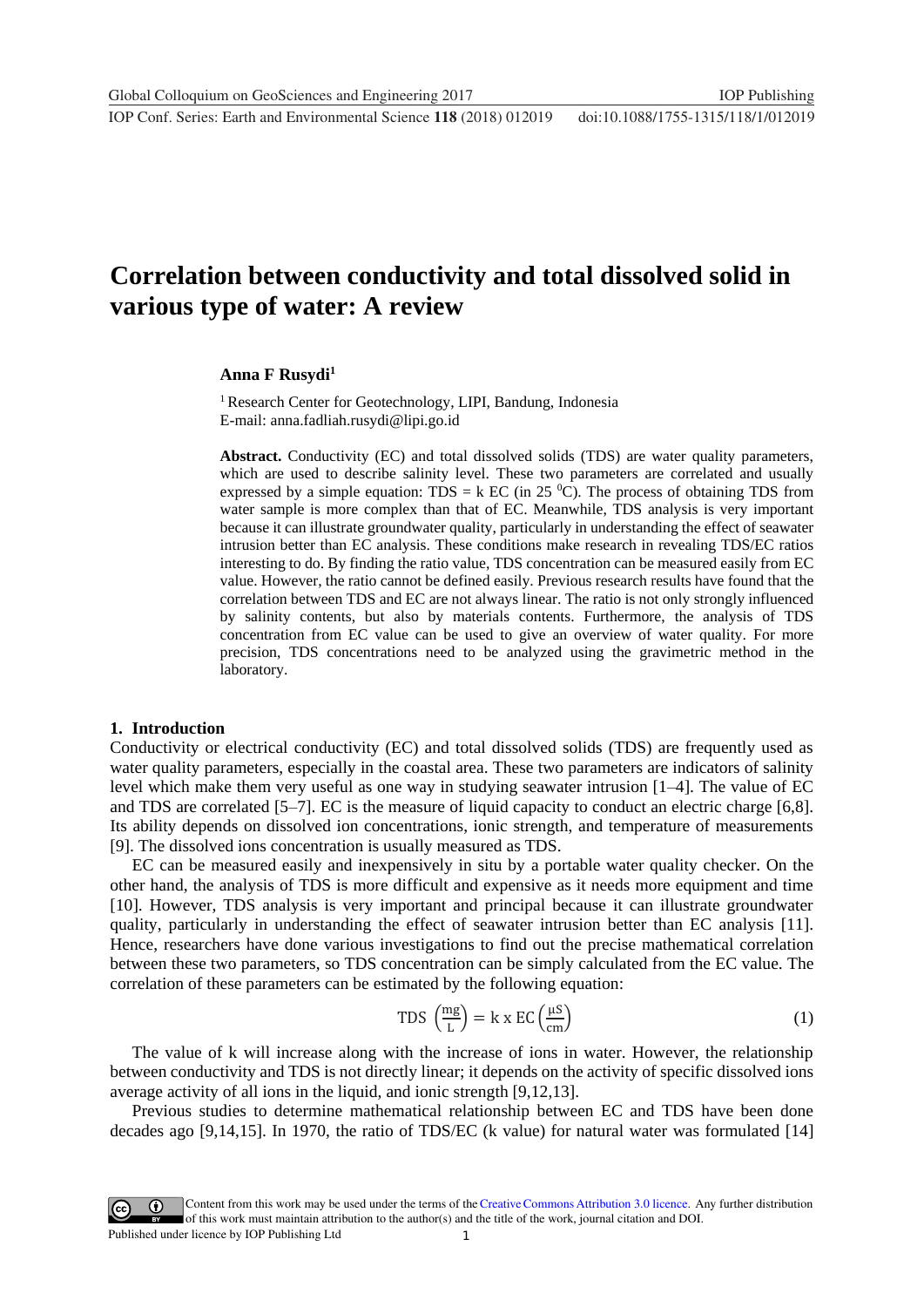(Table 1). Furthermore, later investigation [9] showed similar result with the former [14]. Even though those results become references for further research, but the results were not detailed enough because of the span of EC that was too large. The values spanned from fresh to brackish water, and have not yet explained k value for higher salinity.

Additionally, in 1989 a more detailed relationship between these two parameters was published [15]. As shown in Table 1, the author classified the correlation between EC and TDS by its salinity which has not been classified before [9]. Walton provided specific k value for a special range of EC.

| EC in $25\text{ °C}$                               | Ratio TDS/EC (k) | <b>Source</b> |
|----------------------------------------------------|------------------|---------------|
| Natural water for irrigation                       | $0.55 - 0.75$    | [14]          |
| Natural water, $EC = 500 - 3,000 \frac{\mu S}{cm}$ | $0.55 - 0.75$    | [9]           |
| Distillate water, $EC = 1 - 10 \frac{\mu S}{cm}$   | 0.5              | [15]          |
| Freshwater, EC = $300 - 800 \frac{\mu S}{cm}$      | 0.55             |               |
| Seawater, EC = $45,000 - 60,000 \frac{\mu S}{cm}$  | 0.7              |               |
| Brine water, EC = $65,000 - 85,000$ $\mu$ S/       | 0.75             |               |

**Table 1.** Correlation EC and TDS in various type of water.

TDS and EC ratio cannot be defined easily. Thus, the research on this subject continues until now with various modifications of research methods. This paper presents a review of the relationship between TDS and EC for various types of water.

### **2. TDS and EC**

TDS concentration describes the present of inorganic salts and small amounts of organic matter in water and EC is the measure of water capacity to conduct electrical current [16]. The sources of material in TDS and EC can come from nature, i.e. geological condition and seawater, and from human activities, i.e. domestic and industrial waste and also agriculture [6,17–19].

There are many standards that govern TDS and EC in water. For health reason, desirable limit for TDS is between 500 mg/L and 1,000 mg/L and for EC is no more than  $1.500 \text{ uS/cm}$  [20]. Other quality standards classify these parameters based on salt content or salinity level [21,22]. TDS has also been classified into four types: type I is freshwater with  $TDS < 1,000$  mg/L; type II is brackish water with TDS between 1,000 and 10,000 mg/L; type III is saline water with TDS from 10,000 till 100,000 mg/L; and type IV is brine water with  $TDS > 100,000$  mg/L [21]. Hence, water classification based on EC, according to Rhoades (1992) [22], is divided into 6 types: type I is non-saline, if  $EC < 700 \mu S/cm$ ; type II is slightly saline, if EC rely between 700 and 2,000 µS/cm; type III is moderately saline, if EC higher than 2,000 and less than 10,000 µS/cm; type IV is highly saline with EC value from 10,000 till 25,000 µS/cm; type V is very highly saline, if EC value between 25,000 and 45,000 µS/cm; and type IV is brine water with EC more than 45,000  $\mu$ S/cm.

### **3. TDS/EC ratio**

### *3.1 TDS/EC ratio in fresh water*

Freshwater in this paper is defined as water that is uncontaminated, especially by human activities. The water samples of freshwater were taken from shallow groundwater from two locations. The main difference between the two locations is the EC value; in the first location the EC value is less than 6,000 μS/cm, while in the second location the EC value is higher up to 10,000 μS/cm. The samples from the first location were analyzed in 2009 [23]. The parameter analyzed is not only for EC and TDS, but also for major ions that are related to EC and TDS. Then, the samples from the second location were taken by the author. The correlation between these parameters is shown in figure 1a and 1b.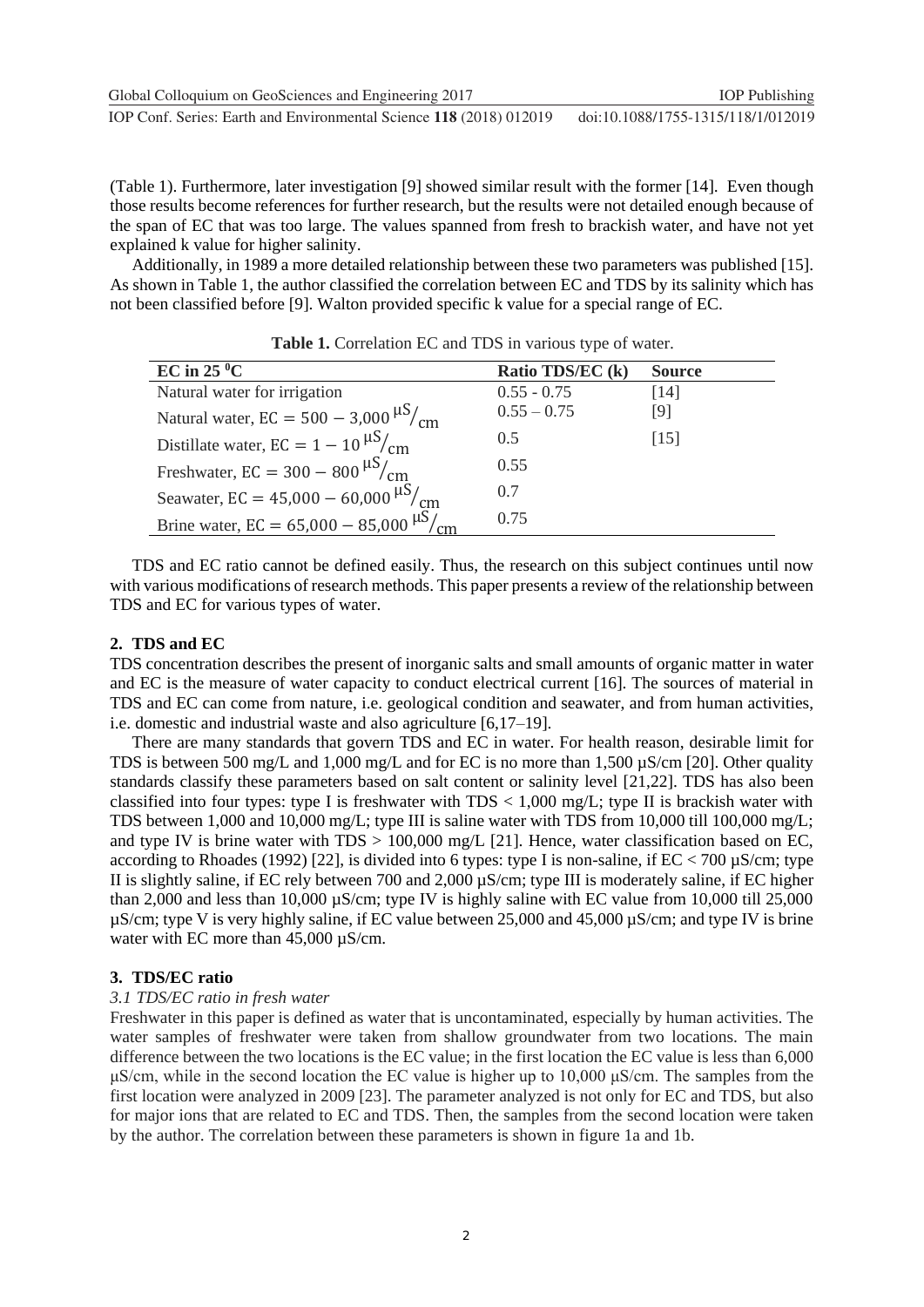**1234567890** IOP Conf. Series: Earth and Environmental Science **118** (2018) 012019 doi :10.1088/1755-1315/118/1/012019



**Figure 1.** TDS – EC correlation in freshwater.

Figure 1a shows that TDS/EC ratio in freshwater is 0.65 ( $R^2 = 0.97$ ) or can be written as equation 2:

$$
TDS = 0.65 \times EC
$$
 (2)

This value is among the range which has been published [9]. Whereas Figure 1b shows a higher ratio between TDS and EC with almost the same correlation ( $R^2 = 0.96$ ). The equation for Figure 1b can be expressed as equation 3:

$$
TDS = 0.89 \times EC
$$
 (3)

This difference indicates that the correlation of both parameters is strongly influenced by the EC values. Even so, all the findings are in agreement with the conclusion drawn by McNeil and Cox (2000) [24] in which the obtained variation of TDS/EC ratio for freshwater can be vary 0.5 till  $\geq 1.00$  [24]. The type of freshwater is generally sodium, calcium, magnesium, bicarbonate type or calcium, sodium, bicarbonate, chloride type [24]. In line with this, it has been found that the most correlated major ions, especially to TDS, are chloride, sodium, and magnesium [23].

#### *3.2 TDS/EC ratio in saline water*

The samples for saline water were taken from seawater. Figures 2a and 2b represent TDS and EC correlation in linear regression and logarithmic equation respectively. TDS/EC ratio in the form of linear only gives the determination coefficient  $(R^2)$  0.77, whereas in logarithmic equation  $R^2$  value is bigger, that is 0.89. Thus, the ratio in saline water is best described by logarithmic equation [23]. By conducting logarithmic equation, the mathematical formula between TDS and EC in seawater will fit equation 3.



**Figure 2.** TDS- EC correlation in saline water [23].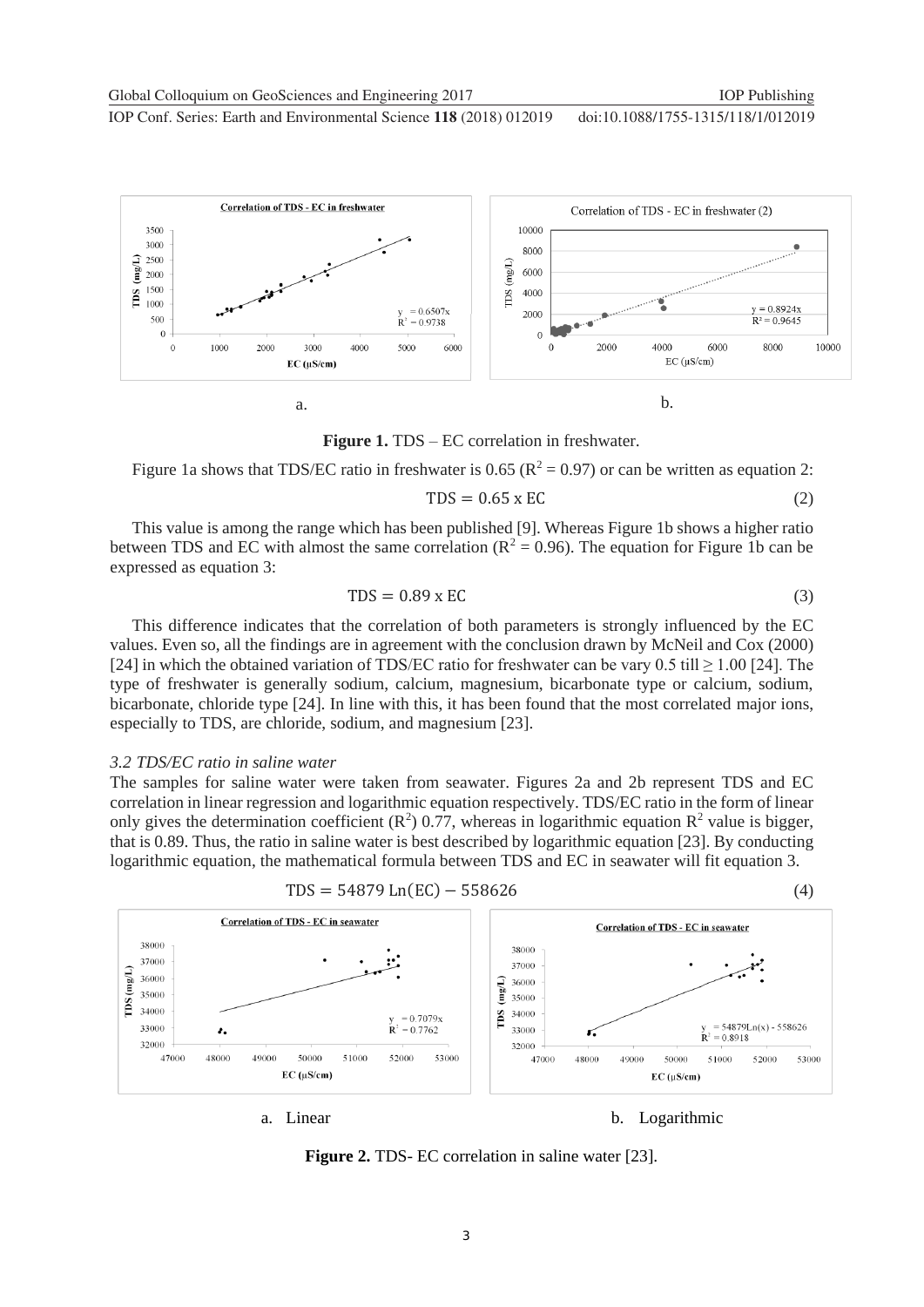The type of saline water is usually dominated by sodium and chloride [18,25–28]. Other than cations and anions, organics are also associated with TDS but only in small quantities.

## *3.3 TDS/EC ratio in wastewater*

Wastewater samples were taken from food industry that have high organic load [29]. Wastewater samples were collected from different manholes. Wastewater 1, 2, and 3 came from milk and yoghurt productions, cheese production, and mix of both wastewater respectively. Lastly, the last sample was from treated wastewater.



c.Wastewater from yoghurt and cheese production d. Treated wastewater

**Figure 3.** TDS- EC correlation in wastewater [29].

Figures 3a, 3b, and 3c show very low value of  $\mathbb{R}^2$ , which means there is no clear correlation between TDS and EC. However, figure 7 indicates a strong correlation between TDS and EC ( $R^2 = 0.98$ ) and non-linear relationship. Unlike natural water or freshwater, the correlation between TDS and EC in wastewater cannot be described well (fig. 3a-3c) because the water is heavily influenced by many contaminants. Nevertheless, after the wastewater has been treated, the correlation between these two parameters becomes stronger with the TDS/EC ratio around 0.64 [29]. In addition, this ratio does not seem so different with the research result from Hem [9], Thirumilini [23], and McNeil and Cox [24].

# **4. Conclusions**

EC and TDS are water quality parameters which indicate level of salinity. The measurement of EC value is far easier than the one of TDS. Meanwhile obtaining TDS concentration is principal because it can explain the water quality in a more complex manner than only from the EC value. Therefore, the calculation of TDS value based on EC value is very useful in doing water quality research. Numerous research have been conducted to find out the ratio between these two variables. The results of existing studies generally indicate the value of the TDS / EC ratio is in a particular range. Moreover, the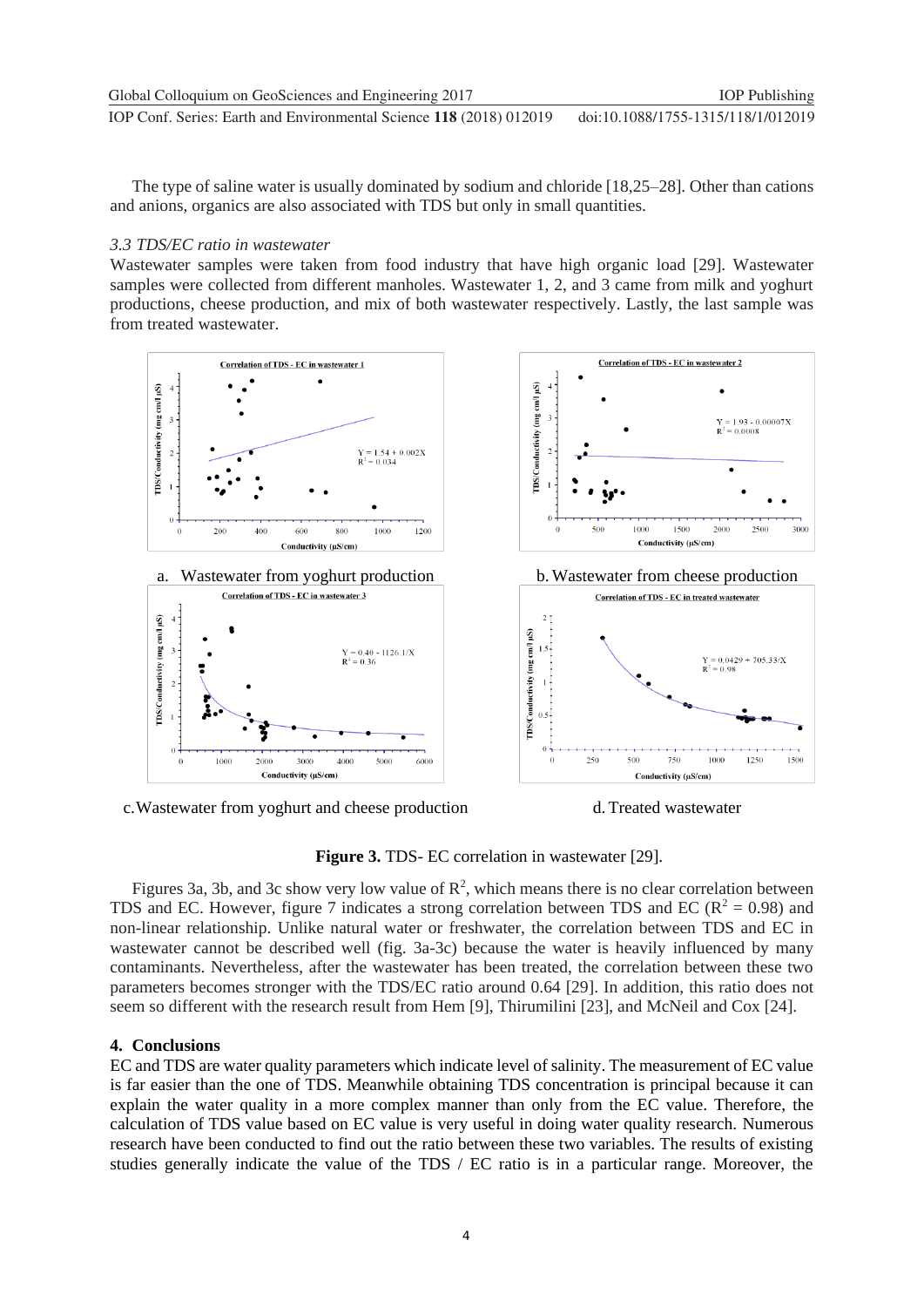**1234567890** IOP Conf. Series: Earth and Environmental Science **118** (2018) 012019 doi :10.1088/1755-1315/118/1/012019 Global Colloquium on GeoSciences and Engineering 2017 **IOP** Publishing

relationship between TDS and EC is not always linear. This situation highly depends on water salinity and material contents. The higher the salinity level or material contents, the more complex mathematical equations needed in describing those parameters. The strongest correlation between TDS and EC is found in natural water. Lastly, the acquisition of TDS from EC conversion can be conducted in explaining general condition of water quality. However, for deeper analysis, the TDS concentration is better conducted in a laboratory by applying gravimetric analysis.

### **Acknowledgments**

The author acknowledged the Research Center for Geotechnology (RCG) LIPI for facilitating Global Colloquium on GeoSciences and Engineering as the means to present this paper in a seminar. Special thanks to Sudaryanto, M.Eng. (RCG LIPI), Prof. Dr. A. Rusydi (NUS Singapore), and G.M. Perdananugraha, (Hiroshima University) for their constructive feedback. I acknowledged comments and reviews from the editor of GCGE2017 and the reviewer.

#### **References**

- [1] Moujabber M E, Samra B B, Darwish T and Atallah T 2006 Comparison of different indicators for groundwater contamination by seawater intrusion on the Lebanese coast *Water Resour. Manag.* **20** 161–180
- [2] Stigter T Y, Ribeiro L and Carvalho D 2006 Application of a groundwater quality index as an assessment and communication tool in agro-environmental policies - Two Portuguese case studies *J. Hydrol* **327** 578-891
- [3] Nonner J C 2015 Introduction to Hydrogeology (London: CRC Press, Taylor and Francis Group)
- [4] Han D, Kohfahl C, Song X, Xiao G and Yang J 2011 Geochemical and isotopic evidence for palaeo-seawater intrusion into the south coast aquifer of Laizhou Bay, China, *Appl. Geochemistry* **26** 863-883.
- [5] Patil P N, Sawant D V, and Deshmukh R N, 2012 Physico-chemical parameters for testing of water – a review, *Int. J. Environ. Sci.* **3** 1194–1207
- [6] Marandi A, Polikarpus M and Jõeleht A 2013 A new approach for describing the relationship between electrical conductivity and major anion concentration in natural waters *Appl. Geochemistry 38* 103–109
- [7] Daniels W L, Zipper C E, Orndorff Z W, Skousen J, Barton C D, McDonald L M and Beck M A 2016 Predicting total dissolved solids release from central Appalachian coal mine spoils *Environ. Pollut.* **216** 371–379
- [8] Kumar S K, Logeshkumaran A, Magesh N S, Godson P S and Chandrasekar N 2015 Hydrogeochemistry and application of water quality index (WQI) for groundwater quality assessment, Anna Nagar, part of Chennai City, Tamil Nadu, India *Appl. Water Sci.* **5** 335–343
- [9] Hem D 1985 Study and Interpretation the Chemical of Natural of Characteristics Natural Water 3 rd edition *USGS Water Supply Paper* **2254** 66-69 US Govt Printing Office Washington DC
- [10] Rice A, Baird E W, Eaton R B, 2017 *APHA 2017 Standard Methods for Examination of Water and Wastewater* (Washington: American Public Health Association, American Water Works Association, Water Environment Federation ISBN)
- [11] Khaki M, Yusoff I and Ismalami N 2015 Application of the artificial neural network and neurofuzzy system for assessment of groundwater quality, *Clean - Soil, Air, Water* **43(4)** 551-560
- [12] Hayashi M 2004 Temperature-electrical conductivity relation of water for environmental monitoring and geophysical data inversion *Environ. Monit. Assess.* **96** 119–128
- [13] Siosemarde M, Kave F, Pazira E, Sedghi H and Ghaderi S J 2010 Determine of constant coefficients to relate total dissolved solids to electrical conductivity *Int. J. Environ. Chem. Ecol. Geol. Geophys. Eng.* **4** 457–459
- [14] Brown E, Skougstad M and Fishman M 1960 Methods for collection and analysis of water samples *USGS Water-Supply Pap.* **1454**